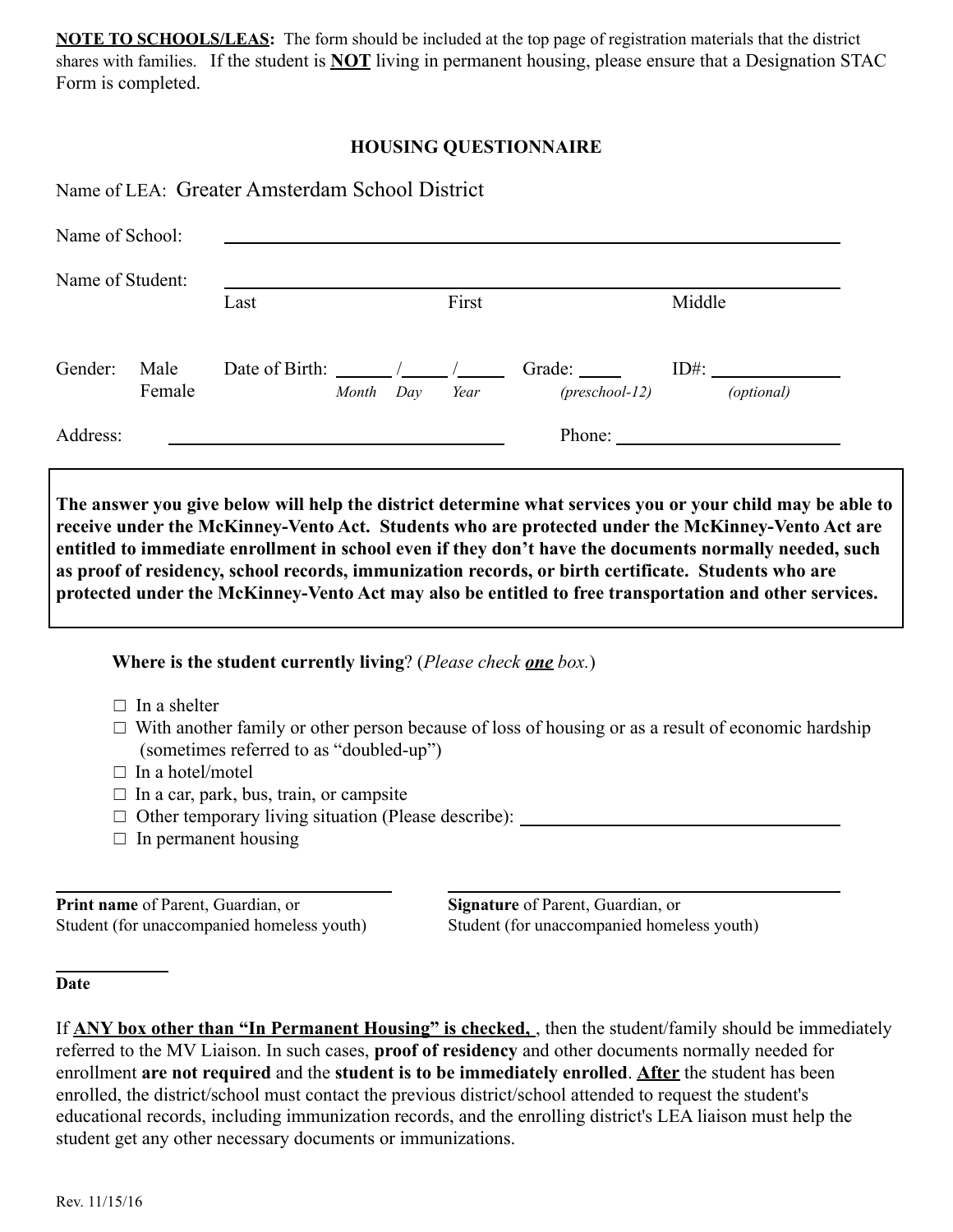**NOTE TO SCHOOLS/LEAS:** If the student is **NOT** living in permanent housing, please ensure that a Designation STAC Form is completed.

**ATENCIÓN ESCUELAS Y DISTRITOS: Ofrezca asistencia a los estudiantes y familias para completar este formulario**. Este formulario debería de ser incluido como la primera página de los materiales de inscripción que el distrito comparte con familias.

# **CUESTIONARIO DE VIVIENDA**

|                                       | Nombre de la Escuela:                                                                                                                                                                                                                                                                           |               |  |                                                     |                |  |
|---------------------------------------|-------------------------------------------------------------------------------------------------------------------------------------------------------------------------------------------------------------------------------------------------------------------------------------------------|---------------|--|-----------------------------------------------------|----------------|--|
|                                       | Nombre del Estudiante:<br>Apellido                                                                                                                                                                                                                                                              | Primer Nombre |  |                                                     | Segundo Nombre |  |
| Género: $\Box$ Hombre<br>$\Box$ Mujer | Fecha de Nacimiento: $\sqrt{2\pi/2}$ / $\sqrt{2\pi/2}$ Grado: $\sqrt{2\pi/2}$ ID#:                                                                                                                                                                                                              | Mes Día       |  | $A\tilde{n}$ (jardin de infantes $-12$ ) (opcional) |                |  |
|                                       | Dirección:                                                                                                                                                                                                                                                                                      |               |  | Teléfono:                                           |                |  |
|                                       | Su respuesta abajo permitirá al distrito escolar definir los servicios que puede aprovechar su<br>hijo/hija según el Acto de McKinney-Vento. Los estudiantes elegibles tienen derecho a la<br>inscripción inmediata en la escuela, aun si ellos no tienen los documentos necesarios tales como: |               |  |                                                     |                |  |

**¿Dónde está el estudiante viviendo actualmente?** (*Por favor marque una caja*.)

- ❑ En un refugio
- ❑ Con otra familia o otra persona debido a la pérdida del hogar o a dificultades económicas

 $\mathcal{L}_\text{max} = \frac{1}{2} \sum_{i=1}^n \mathcal{L}_\text{max}(\mathbf{z}_i - \mathbf{z}_i)$ 

- $\Box$  En un hotel/motel
- ❑ En un carro, parque, autobús, tren, o camping

**al transporte gratuito y otros servicios que ofrece el distrito escolar.**

- ❑ Otra vivienda temporal (Por favor describa):
- ❑ En un hogar permanente

**Nombre** de Padre, Guardián, o **Firma** de Padre, Guardián, o

 $\mathcal{L}_\text{max}$ 

Estudiante (para jóvenes sin acompañamiento) Estudiante (para jóvenes sin acompañamiento)

#### **Fecha**

Si CUALQUIER caja que no sea "En un hogar permanente" está marcada, **no se requieren prueba de domicilio** u otros documentos normalmente requeridos para la inscripción **y el estudiante debe ser matriculado inmediatamente**. Después de que el estudiante sea matriculado, el distrito o la escuela debe pedir los documentos escolares, incluyendo los documentos de inmunización, al distrito o la escuela anterior. El enlace del distrito debe ayudar al estudiante a conseguir cualquier otro documento necesario o inmunización.

 $\mathcal{L}_\mathcal{L} = \{ \mathcal{L}_\mathcal{L} = \{ \mathcal{L}_\mathcal{L} = \{ \mathcal{L}_\mathcal{L} = \{ \mathcal{L}_\mathcal{L} = \{ \mathcal{L}_\mathcal{L} = \{ \mathcal{L}_\mathcal{L} = \{ \mathcal{L}_\mathcal{L} = \{ \mathcal{L}_\mathcal{L} = \{ \mathcal{L}_\mathcal{L} = \{ \mathcal{L}_\mathcal{L} = \{ \mathcal{L}_\mathcal{L} = \{ \mathcal{L}_\mathcal{L} = \{ \mathcal{L}_\mathcal{L} = \{ \mathcal{L}_\mathcal{$ 

**ATENCIÓN ESCUELAS Y DISTRITOS:** Si el estudiante **NO** vive en un hogar permanente, favor asegúrese que un Formulario de Designación sea completado.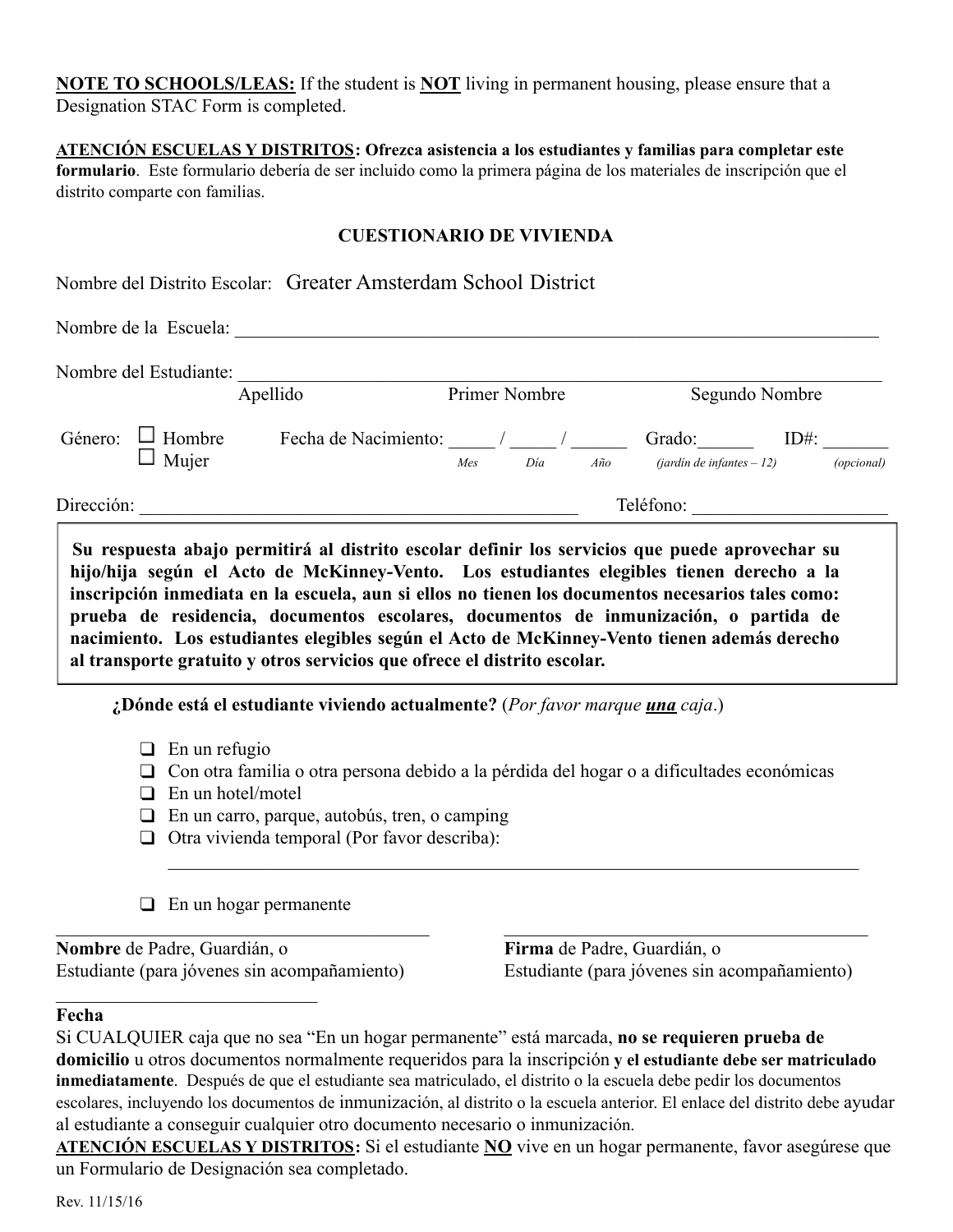# **INSTRUCTIONS FOR COMPLETING THE HOUSING QUESTIONNAIRE**

## **Purpose of the Housing Questionnaire**

All Local Education Agencies (LEAs) are required to identify students experiencing homelessness. LEAs include school districts, charter schools and BOCES. Additionally, all LEAs that receive Title I funds must ask enrolling students about their housing status. The New York State Education Department (NYSED) encourages all LEAs regardless of whether they receive Title I funds to do the same. To collect this information, LEAs may:

- 1. Use the Housing Questionnaire attached here,
- 2. Update/modify the Model Enrollment Form Housing Questionnaire to address the needs of the LEA, or
- 3. Incorporate the housing status question from the Model Enrollment Form Residency Questionnaire into the LEA's Enrollment Form or other documents already used by the LEA during the enrollment process.

If an LEA elects the third option and incorporates the housing status question into the LEA's Enrollment Form, the LEA should take steps to ensure that a student's housing status does not become a part of the student's permanent record, because of the sensitive nature of this information. Please see the section titled "Confidentiality" (below) for information about how and when housing information may be shared within the LEA.

# **Who should fill out the Housing Questionnaire?**

A Housing Questionnaire should be filled out for all students enrolling in school and for all students who have a change of address in grades preschool-12. "Preschool" includes any LEA administered or funded preschool program, such as a pre-k or Head Start program administered by an LEA. The Housing Questionnaire should be completed by the student's parent, person in parental relation, or in the case of an unaccompanied youth, by the student directly.

#### **Confidentiality**

**Student housing information should be kept confidential to the maximum extent possible. This information should only be shared with LEA/school staff members who need information about housing status to ensure that the student's educational needs are met.** To this end, LEAs may share a student's Housing Questionnaire with LEA personnel such as:

- 1. the LEA liaison,
- 2. the registrar,
- 3. the student's teachers, and/or guidance counselor, and
- 4. the LEA staff member responsible for reporting data to SED

However, this information should only be shared with the above staff members to the extent that it will enable them to better meet the educational needs of the student in question and to fulfill reporting requirements mandated by **SED.**

Other than the above uses, housing information **should be kept confidential** and **should not be shared** with other LEA/school personnel due to its sensitive nature and the stigma attached to being labeled homeless. LEAs are also encouraged to seek out ways of preventing Housing Questionnaires and housing information from becoming a part of a student's permanent record.

# **Discussing the Housing Questionnaire with Students and Families**

In reviewing the Housing Questionnaire with parents, persons in parental relation, and unaccompanied youth, LEAs should emphasize that the purpose of gathering the information is to ensure that students in temporary housing arrangements are provided with the rights and services to which they are entitled under the McKinney-Vento Act. These rights and services include:

- 1. The right to stay in the same school the student had been attending before losing his/her housing or the last school attended (both known as the school of origin),
- 2. The right to immediate enrollment for students who decide to transfer schools, even if the student does not have all of the documents normally for enrollment,
- 3. Transportation services if the student continues to attend the school of origin,
- 4. Categorical eligibility for Title I services if offered in the LEA,
- 5. Categorical eligibility for free meals if offered in the LEA, and
- 6. Access to services provided with McKinney-Vento funds if available in the LEA.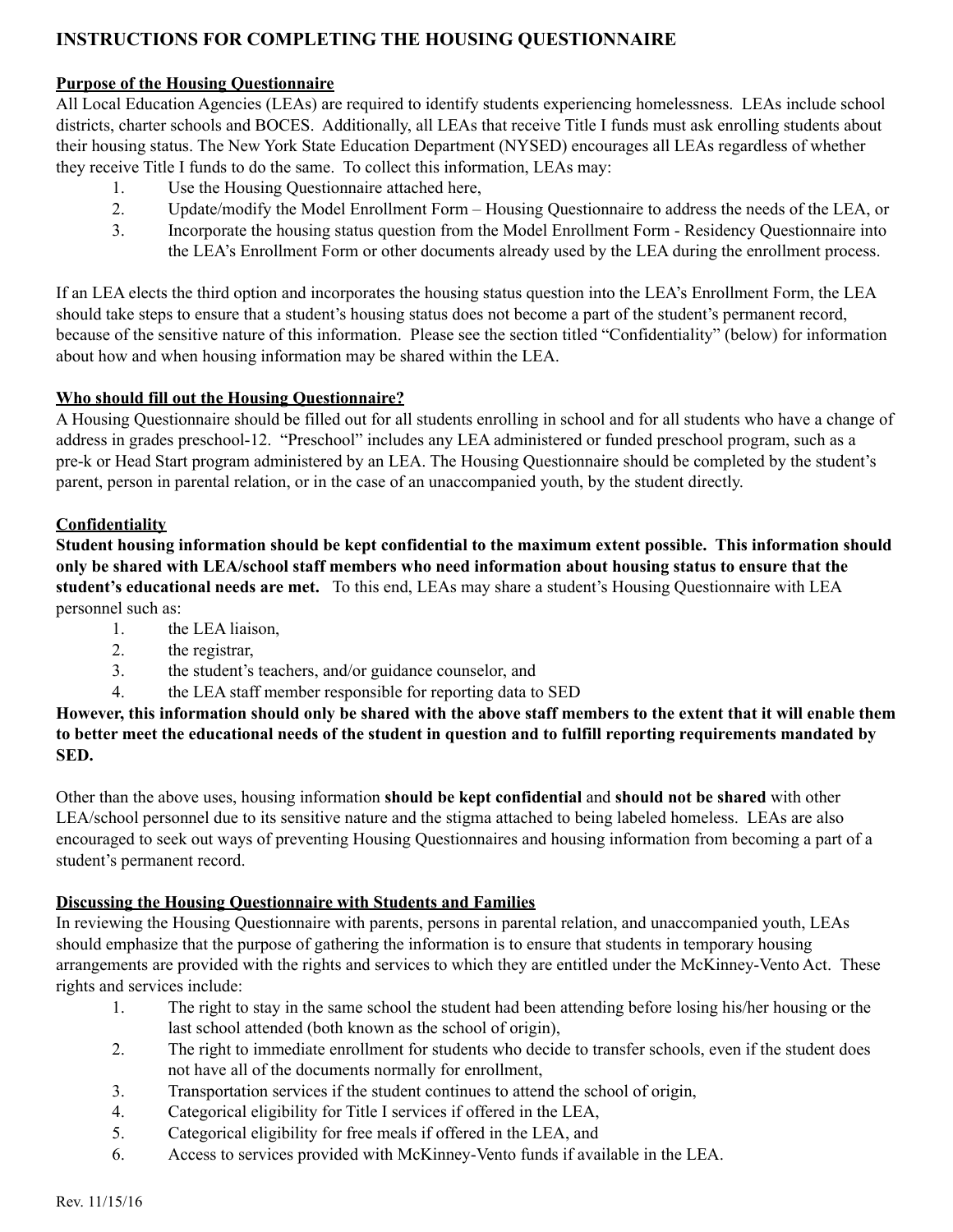The LEA should also ensure that the parent, person in parental relation, unaccompanied youth is aware that the student's housing status will kept confidential and will only be shared with those LEA staff who are responsible for providing services to the student and those responsible for keeping track of how many students are identified as living in temporary housing in the LEA.

LEAs are advised to explain to parents that if a parent claims that her/her child is living in temporary housing, and the LEA wishes to conduct an investigation to verify this information, the LEA may conduct a home visit. However LEAs **cannot contact a landlord or building superintendent** to verify a student's housing status without prior parental consent**.** Contacting a landlord or building superintendent without the parent's express prior written permission is a violation of FERPA, a federal law.

# **If the Parent, Person in Parental Relation, or Unaccompanied Youth Declines to Fill Out the Housing Questionnaire**

If the parent, person in parental relation, or unaccompanied youth declines to complete the Housing Questionnaire, the LEA should note on the form that the parent, person in parental relation, or unaccompanied youth declined to provide the information requested.

# **Completing the Form**

If a parent, person in parental relation, or unaccompanied youth enrolling in school indicates that a student is living in one of the five temporary housing arrangements, the school may not require proof to verify where the student is living before enrolling the student. The five temporary housing arrangements are listed below:

- 1. In a shelter,
- 2. With another family or other person (sometimes referred to as "doubled-up"),
- 3. In a hotel/motel,
- 4. In a car, park, bus, train, or campsite, or
- 5. Other temporary living situations.

After the student is enrolled and attending classes, the school or LEA is permitted to verify the student's housing arrangements. However, the student must first be enrolled in school. Again, LEAs **cannot not contact a landlord or building superintendent** to verify a student's housing status. (See above for more information.)

# **Definitions of Temporary Housing Arrangements**

"*With another family or other person" (also referred to as "doubled-up")"*

LEAs should be aware that students who are sharing the housing of others are eligible for services under the McKinney-Vento Act and State law, if sharing housing is due to loss of housing, economic hardship, or a similar reason.

# "*Other temporary living situation"*

In addition to the four examples of temporary housing, students who lack a "fixed, adequate, and regular" nighttime residence are also covered as homeless under the McKinney-Vento Act and State law. This may include unaccompanied youth who have fled their homes or were forced to leave their homes and who do not otherwise meet the definition of "doubled-up."

# *"In permanent housing"*

Permanent housing means that the student's living arrangements are "fixed, regular, and adequate."

# **Next Steps for LEAs with Students Living in Temporary Housing Arrangements**

If the parent, person in parental relation, or unaccompanied youth indicates that a student is living in temporary **housing, the LEA must complete a Designation Form.** If the LEA believes additional information is needed before reaching a final decision on the student's eligibility under McKinney-Vento, enrollment should not be delayed and a Designation Form should still be filled out. For more information about determining eligibility see the National Center on Homeless Education's Determining Eligibility Brief, available at: [http://nche.ed.gov/downloads/briefs/det\\_elig.pdf.](http://nche.ed.gov/downloads/briefs/det_elig.pdf)

If a student who is identified as homeless was last permanently housed in a different school district, the district of attendance/local district will be eligible for tuition reimbursement from SED for the cost of educating the student. School districts should complete a STAC-202 form if eligible for tuition reimbursement. For more information about STAC-202 forms contact the STAC Office at 518-474-7116 or NYS-TEACHS at 800-388-2014.

Rev. 11/15/16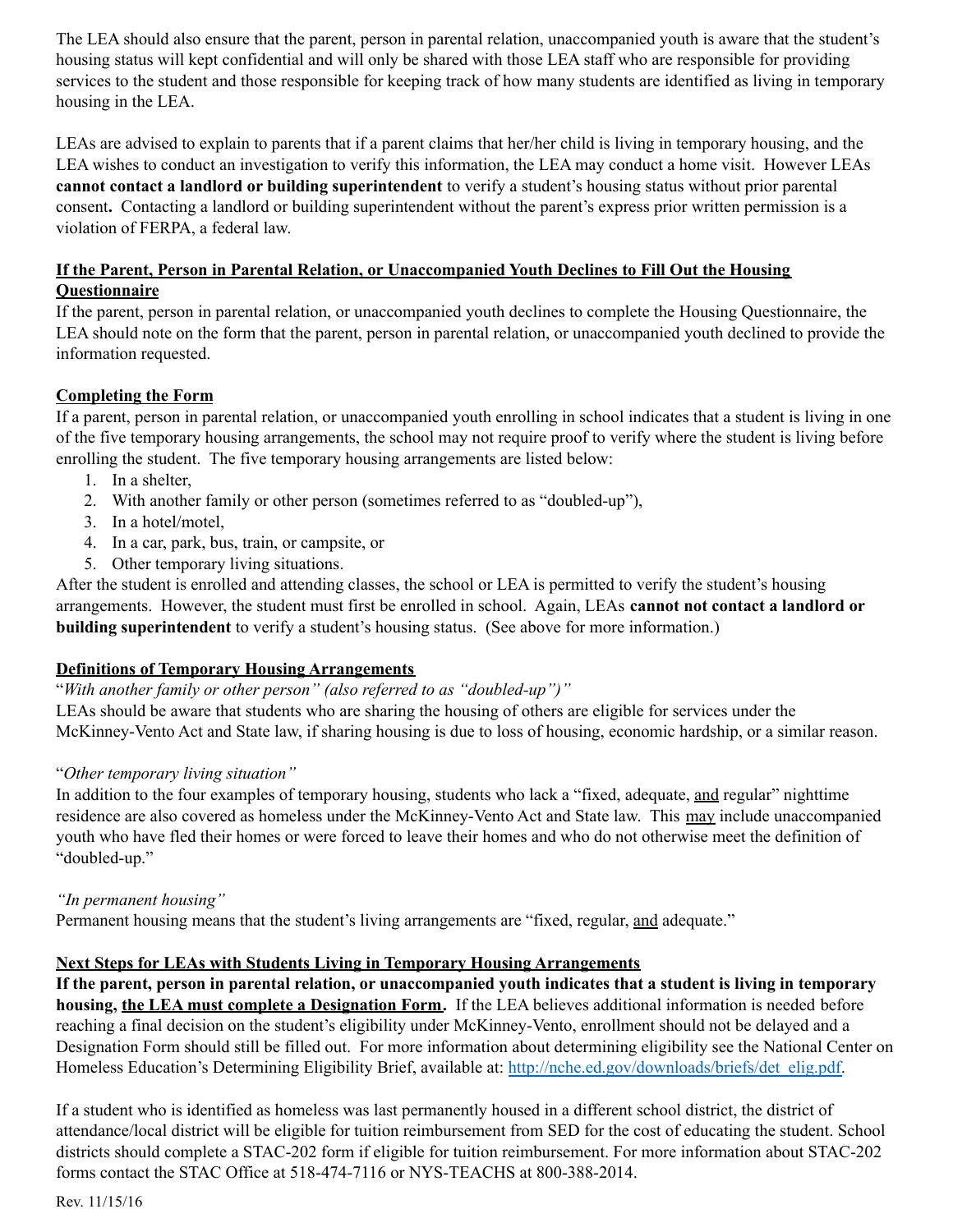| <b>STAC ID</b>                                                                                                                                                                                                                                                                                                                                                                                          |                                                                                                                                                                                                                  | The University of the State of New York<br>THE STATE EDUCATION DEPARTMENT<br>STAC & Special Aids Unit<br>Room 514, Education Building<br>Albany, NY 12234 |                                                                                                                                                      |  |                                                               |                                                                                                                                               |        | <b>STAC-202</b><br>HOMELESS DESIGNATION |  |
|---------------------------------------------------------------------------------------------------------------------------------------------------------------------------------------------------------------------------------------------------------------------------------------------------------------------------------------------------------------------------------------------------------|------------------------------------------------------------------------------------------------------------------------------------------------------------------------------------------------------------------|-----------------------------------------------------------------------------------------------------------------------------------------------------------|------------------------------------------------------------------------------------------------------------------------------------------------------|--|---------------------------------------------------------------|-----------------------------------------------------------------------------------------------------------------------------------------------|--------|-----------------------------------------|--|
| Designation of School District of Attendance for a Homeless Child                                                                                                                                                                                                                                                                                                                                       |                                                                                                                                                                                                                  |                                                                                                                                                           |                                                                                                                                                      |  |                                                               |                                                                                                                                               |        |                                         |  |
| Local Dept of Social Services (DSS)<br>Designated School District of Attendance (PSD)<br>Submitted by:                                                                                                                                                                                                                                                                                                  |                                                                                                                                                                                                                  |                                                                                                                                                           |                                                                                                                                                      |  |                                                               |                                                                                                                                               |        |                                         |  |
| PLEASE READ THE INSTRUCTIONS ON THE REVERSE BEFORE COMPLETING THIS FORM                                                                                                                                                                                                                                                                                                                                 |                                                                                                                                                                                                                  |                                                                                                                                                           |                                                                                                                                                      |  |                                                               |                                                                                                                                               |        |                                         |  |
| <b>1. NAME OF CHILD</b>                                                                                                                                                                                                                                                                                                                                                                                 |                                                                                                                                                                                                                  |                                                                                                                                                           | <b>2. DATE OF BIRTH</b>                                                                                                                              |  |                                                               | 3. GENDER                                                                                                                                     |        |                                         |  |
|                                                                                                                                                                                                                                                                                                                                                                                                         | <b>LAST NAME</b>                                                                                                                                                                                                 |                                                                                                                                                           |                                                                                                                                                      |  | <b>MO/DAY/YR</b>                                              |                                                                                                                                               | F<br>М |                                         |  |
|                                                                                                                                                                                                                                                                                                                                                                                                         |                                                                                                                                                                                                                  |                                                                                                                                                           |                                                                                                                                                      |  |                                                               |                                                                                                                                               |        |                                         |  |
|                                                                                                                                                                                                                                                                                                                                                                                                         |                                                                                                                                                                                                                  |                                                                                                                                                           |                                                                                                                                                      |  |                                                               |                                                                                                                                               |        |                                         |  |
|                                                                                                                                                                                                                                                                                                                                                                                                         | <b>FIRST NAME</b>                                                                                                                                                                                                |                                                                                                                                                           | M.I.                                                                                                                                                 |  |                                                               |                                                                                                                                               |        |                                         |  |
| 5. Racial/Ethnic Category of Child (See definitions on reverse side of last page.)                                                                                                                                                                                                                                                                                                                      |                                                                                                                                                                                                                  |                                                                                                                                                           |                                                                                                                                                      |  | <b>6. GRADE LEVEL FOR WHICH</b><br><b>PLACEMENT IS SOUGHT</b> |                                                                                                                                               |        |                                         |  |
| American Ind or<br><b>Alaskan Native</b>                                                                                                                                                                                                                                                                                                                                                                | Asian or<br>Pacific Isl.<br><b>Black</b>                                                                                                                                                                         | Hispanic $\Box$                                                                                                                                           | White                                                                                                                                                |  |                                                               | 7A. NYS SCHOOL DISTRICT OF ATTENDANCE BEFORE BECOMING HOMELESS                                                                                |        |                                         |  |
|                                                                                                                                                                                                                                                                                                                                                                                                         | 7. COMPLETE ADDRESS BEFORE CHILD/FAMILY BECAME HOMELESS                                                                                                                                                          |                                                                                                                                                           |                                                                                                                                                      |  |                                                               |                                                                                                                                               |        |                                         |  |
|                                                                                                                                                                                                                                                                                                                                                                                                         |                                                                                                                                                                                                                  |                                                                                                                                                           |                                                                                                                                                      |  |                                                               |                                                                                                                                               |        |                                         |  |
|                                                                                                                                                                                                                                                                                                                                                                                                         |                                                                                                                                                                                                                  |                                                                                                                                                           |                                                                                                                                                      |  |                                                               | <b>7B.</b> NYS SCHOOL DISTRICT WHERE LAST ENROLLED                                                                                            |        |                                         |  |
|                                                                                                                                                                                                                                                                                                                                                                                                         |                                                                                                                                                                                                                  |                                                                                                                                                           |                                                                                                                                                      |  |                                                               |                                                                                                                                               |        |                                         |  |
| 8. COMPLETE ADDRESS OF CURRENT LOCATION                                                                                                                                                                                                                                                                                                                                                                 |                                                                                                                                                                                                                  |                                                                                                                                                           | DATE CHILD/FAMILY<br>PLACED IN TEMPORARY                                                                                                             |  |                                                               | 8A. NYS SCHOOL DISTRICT OF CURRENT LOCATION                                                                                                   |        |                                         |  |
|                                                                                                                                                                                                                                                                                                                                                                                                         |                                                                                                                                                                                                                  | <b>HOUSING</b>                                                                                                                                            |                                                                                                                                                      |  |                                                               |                                                                                                                                               |        |                                         |  |
|                                                                                                                                                                                                                                                                                                                                                                                                         |                                                                                                                                                                                                                  |                                                                                                                                                           |                                                                                                                                                      |  |                                                               |                                                                                                                                               |        |                                         |  |
|                                                                                                                                                                                                                                                                                                                                                                                                         |                                                                                                                                                                                                                  | <b>MONTH</b>                                                                                                                                              | DAY YEAR                                                                                                                                             |  |                                                               | 9A .NYS DESIGNATED DISTRICT OF ATTENDANCE                                                                                                     |        |                                         |  |
|                                                                                                                                                                                                                                                                                                                                                                                                         | 9. DATE DISTRICT OF ATTENDANCE CHOSEN                                                                                                                                                                            |                                                                                                                                                           |                                                                                                                                                      |  |                                                               |                                                                                                                                               |        |                                         |  |
|                                                                                                                                                                                                                                                                                                                                                                                                         |                                                                                                                                                                                                                  | MONTH DAY                                                                                                                                                 | YEAR                                                                                                                                                 |  |                                                               |                                                                                                                                               |        |                                         |  |
|                                                                                                                                                                                                                                                                                                                                                                                                         |                                                                                                                                                                                                                  |                                                                                                                                                           |                                                                                                                                                      |  |                                                               | One of four school districts may be chosen to provide the education<br>component: the school district of attendance before becoming homeless, |        |                                         |  |
| 10. DATE PLACED IN PERMANENT HOUSING                                                                                                                                                                                                                                                                                                                                                                    |                                                                                                                                                                                                                  |                                                                                                                                                           | the school district where last enrolled, the school district of current<br>location or a school district participating in a Regional Placement Plan. |  |                                                               |                                                                                                                                               |        |                                         |  |
| DAY<br>MONTH<br><b>YEAR</b><br>This designation may be changed either prior to the end of the first<br>semester of attendance or within 60 days of making this designation,<br>whichever occurs later.                                                                                                                                                                                                  |                                                                                                                                                                                                                  |                                                                                                                                                           |                                                                                                                                                      |  |                                                               |                                                                                                                                               |        |                                         |  |
|                                                                                                                                                                                                                                                                                                                                                                                                         | 11. Check the appropriate box if the designated school district of attendance (9A) is different from the district of attendance before becoming homeless (7A)<br>and from the district of current location (8A). |                                                                                                                                                           |                                                                                                                                                      |  |                                                               |                                                                                                                                               |        |                                         |  |
|                                                                                                                                                                                                                                                                                                                                                                                                         | District participating in a Regional Placement Plan OR                                                                                                                                                           |                                                                                                                                                           |                                                                                                                                                      |  |                                                               | District where last enrolled (7B) if it is different from the district where last permanently housed (7A)                                     |        |                                         |  |
|                                                                                                                                                                                                                                                                                                                                                                                                         |                                                                                                                                                                                                                  |                                                                                                                                                           | and the district of current location (8A).                                                                                                           |  |                                                               |                                                                                                                                               |        |                                         |  |
|                                                                                                                                                                                                                                                                                                                                                                                                         |                                                                                                                                                                                                                  |                                                                                                                                                           |                                                                                                                                                      |  |                                                               |                                                                                                                                               |        |                                         |  |
| $12. \  \  \, \ldots \  \  \, \ldots \  \  \, \ldots \  \  \, \ldots \  \  \, \ldots \  \  \, \ldots \  \  \, \ldots \  \  \, \ldots \  \  \, \ldots \  \  \, \ldots \  \  \, \ldots \  \  \, \ldots \  \  \, \ldots \  \  \, \ldots \  \  \, \ldots \  \  \, \ldots \  \  \, \ldots \  \  \, \ldots \  \  \, \ldots \  \  \, \ldots \  \  \, \ldots \  \  \, \ldots \  \  \, \ldots \  \  \, \ldots \$ | NAME OF PARENT OR PERSON IN PARENTAL RELATIONSHIP                                                                                                                                                                |                                                                                                                                                           |                                                                                                                                                      |  | AREA CODE                                                     | <b>TELEPHONE NUMBER</b>                                                                                                                       |        |                                         |  |
| 13.<br>SIGNATURE OF PERSON IN PARENTAL RELATIONSHIP TO CHILD<br>DATE<br>IT HAS BEEN REPORTED TO ME THAT THIS CHILD IS UNDER THE AGE OF 21 YEARS AND IS THEREFORE ELIGIBLE FOR EDUCATIONAL SERVICES.  THE CHILD<br>HAS BEEN ADVISED OF HIS/HER RIGHT TO DESIGNATE THE SCHOOL DISTRICT OF ATTENDANCE.                                                                                                     |                                                                                                                                                                                                                  |                                                                                                                                                           |                                                                                                                                                      |  |                                                               |                                                                                                                                               |        |                                         |  |
| 14.                                                                                                                                                                                                                                                                                                                                                                                                     |                                                                                                                                                                                                                  |                                                                                                                                                           |                                                                                                                                                      |  |                                                               | McKinney Vento Liaison                                                                                                                        |        |                                         |  |
|                                                                                                                                                                                                                                                                                                                                                                                                         | DILECTOR OF ACADEMICS & Testing and McKinney V<br>PRINT NAME OF LOCAL DSS OR SCHOOL DISTRICT REPRESENTATIVE<br><b>TITLE</b>                                                                                      |                                                                                                                                                           |                                                                                                                                                      |  |                                                               |                                                                                                                                               |        |                                         |  |
| 15.                                                                                                                                                                                                                                                                                                                                                                                                     | SIGNATURE OF LOCAL DSS OR SCHOOL DISTRICT REPRESENTATIVE                                                                                                                                                         |                                                                                                                                                           |                                                                                                                                                      |  |                                                               | <b>DATE</b>                                                                                                                                   |        |                                         |  |
|                                                                                                                                                                                                                                                                                                                                                                                                         |                                                                                                                                                                                                                  |                                                                                                                                                           |                                                                                                                                                      |  |                                                               |                                                                                                                                               |        |                                         |  |
|                                                                                                                                                                                                                                                                                                                                                                                                         | Local DSS use only                                                                                                                                                                                               |                                                                                                                                                           |                                                                                                                                                      |  | AREA CODE                                                     | <b>TELEPHONE NUMBER</b>                                                                                                                       |        |                                         |  |
|                                                                                                                                                                                                                                                                                                                                                                                                         |                                                                                                                                                                                                                  |                                                                                                                                                           |                                                                                                                                                      |  |                                                               |                                                                                                                                               |        |                                         |  |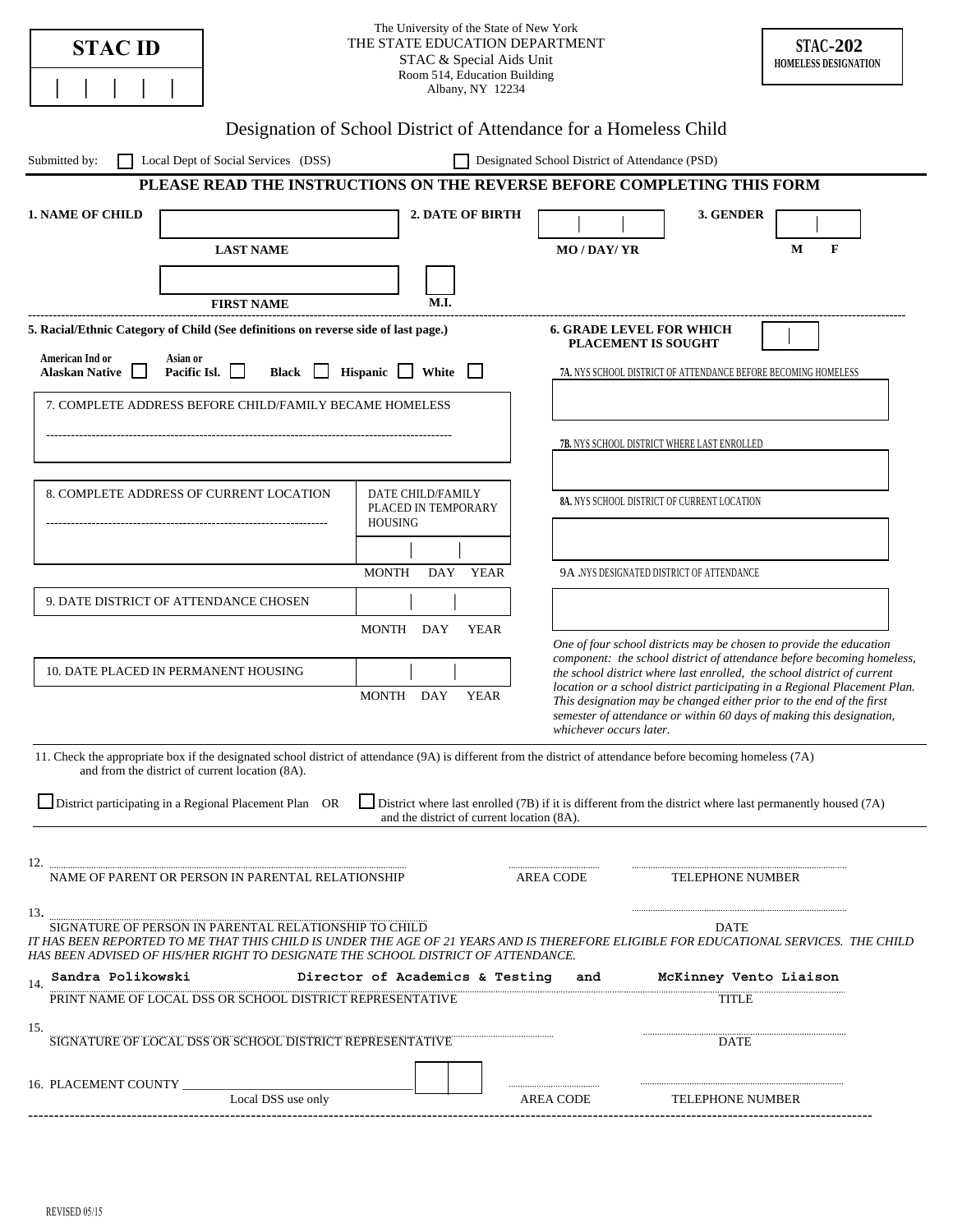#### **INSTRUCTIONS FOR COMPLETING THE STAC-202 FORM Designation of School District of Attendance for a Homeless Child**

*Education of homeless children means 1) a child or youth who lacks a fixed, regular, and adequate night-time residence, including a child or youth who is (i) sharing the housing of other persons due to a loss of housing, economic hardship or a similar reason; (ii) living in motels, hotels, trailer parks or camping grounds due to the lack of alternative adequate accommodations; (iii) abandoned in hospitals, (iv) awaiting foster care placement; or (v) a migratory child, as defined in § 1309(2) of the Elementary and Secondary Education Act of 1965, as amended, who qualifies as homeless under any of the provisions of clauses (i) through (iv) of this subparagraph or subparagraph two of this paragraph; or 2) a child or youth who has a primary nighttime location that is (i) a supervised publicly or privately operated shelter designed to provide temporary living accommodations including, but not limited to, shelters operated or approved by the state or local department of social services, and residential programs for runaway and homeless youth established pursuant to article nineteen-H of the executive law; or (ii) a public or private place not designed for, or ordinarily used as, a regular sleeping accommodation for human beings, including a child or youth who is living in a car, park, public space, abandoned building, substandard housing, bus or train stations or similar setting.* 

- 1. Enter the youth's complete last name and first name.
- 2. Enter the youth's date of birth.
- 3. Place a check in the box which identifies the gender of the youth.

**American Indian or Alaskan Native** - A person having origins in any of the original peoples of North America, and who maintains cultural identification through tribal affiliation or

**Asian or Pacific Islander** – A person having origins in any of the original peoples of the Far East, Southeast Asia, the Indian Subcontinent, or the Pacific Islands. This area includes, for example, China, India, Japan, Korea, the Philippine Islands, and

4. Item reserved for future use.

community recognition.

Samoa.

5. Place a check in the box which identifies, to the best of your knowledge, the racial/ethnic category with which the youth most closely identifies.

#### *Racial/Ethnic Categories:*

**Black** – A person having origins in any of the black racial groups of Africa.

**Hispanic** – A person of Mexican, Puerto Rican, Cuban, Central or South American, or other Spanish culture or origin, regardless of race.

**White** – A person having origins in any of the original peoples of Europe, North Africa, or the Middle East.

- 6. Enter the grade level for which placement is being sought.
- 7. Enter the complete last permanent address prior to becoming homeless.
- 7A. Enter the name of the school district that served the area where the child resided prior to becoming homeless.
- 7B. Enter the name of the school district where the student was last enrolled. This will be different from 7A if the student was previously temporarily housed in a different district and enrolled in that district as a non-resident homeless student.
- 8. Enter the complete address of current temporary housing including the name of the shelter if applicable and the date the student moved to the current location. If the location is confidential (for example, if the student is living in a domestic violence shelter), the name and address of the location do not need to be provided.
- 8A. Enter the name of the school district of current location.
- 9. Enter the date of designation.
- 9A. Enter the name of the designated school district of attendance. One of four districts may be designated to provide the educational component: District of attendance before becoming homeless,
	- District where last enrolled,
	- District of current location of temporary housing, or
	- District participating in a Regional Placement Plan (RPP).
- 10. Enter, if applicable, the date the child moved to permanent housing and is no longer eligible as a homeless student.
- 11. If the student attends school in a district participating in a Regional Placement Plan or the district where last enrolled (7B), and that district is different from both the district of attendance before becoming homeless (7A) and the district of current location (8A), check the corresponding box where the student attends school (either the District participating in a Regional Placement Plan or the District where last enrolled).
- 12. Print the name and telephone number of the designator. The designator can be the parent, person in parental relation, the unaccompanied youth (a youth who meets the definition of homeless and is not in the physical custody of a parent or guardian), or the director of a residential program for runaway and homeless youth if the student is living in such a program.
- 13. The signature of the designator and current date.
- 14. Print the name of the local Department of Social Services or School District representative and title.
- 15. The signature of the local Department of Social Services or School District representative is required attesting that this child has moved to temporary housing. A telephone number is required in case the STAC  $\&$  Special Aids Unit has questions relating to the information provided.
- 16. The name of the local Department of Social Services that has placed the child in temporary housing, if applicable.

NOTE: Copies should be distributed to the following:

- 1. State Education Department, only if designated district of attendance is entitled to reimbursement for educational services pursuant to N.Y. Educ. Law § 3209(3);
- 2. Designated School District of Attendance;
- 3. District of Attendance before becoming homeless;
- 4. District where last enrolled;
- 5. Parent/Guardian/Unaccompanied youth/director of a residential program for runaway and homeless youth; and
- 6. Local Department of Social Services, only if placed in temporary housing by DSS.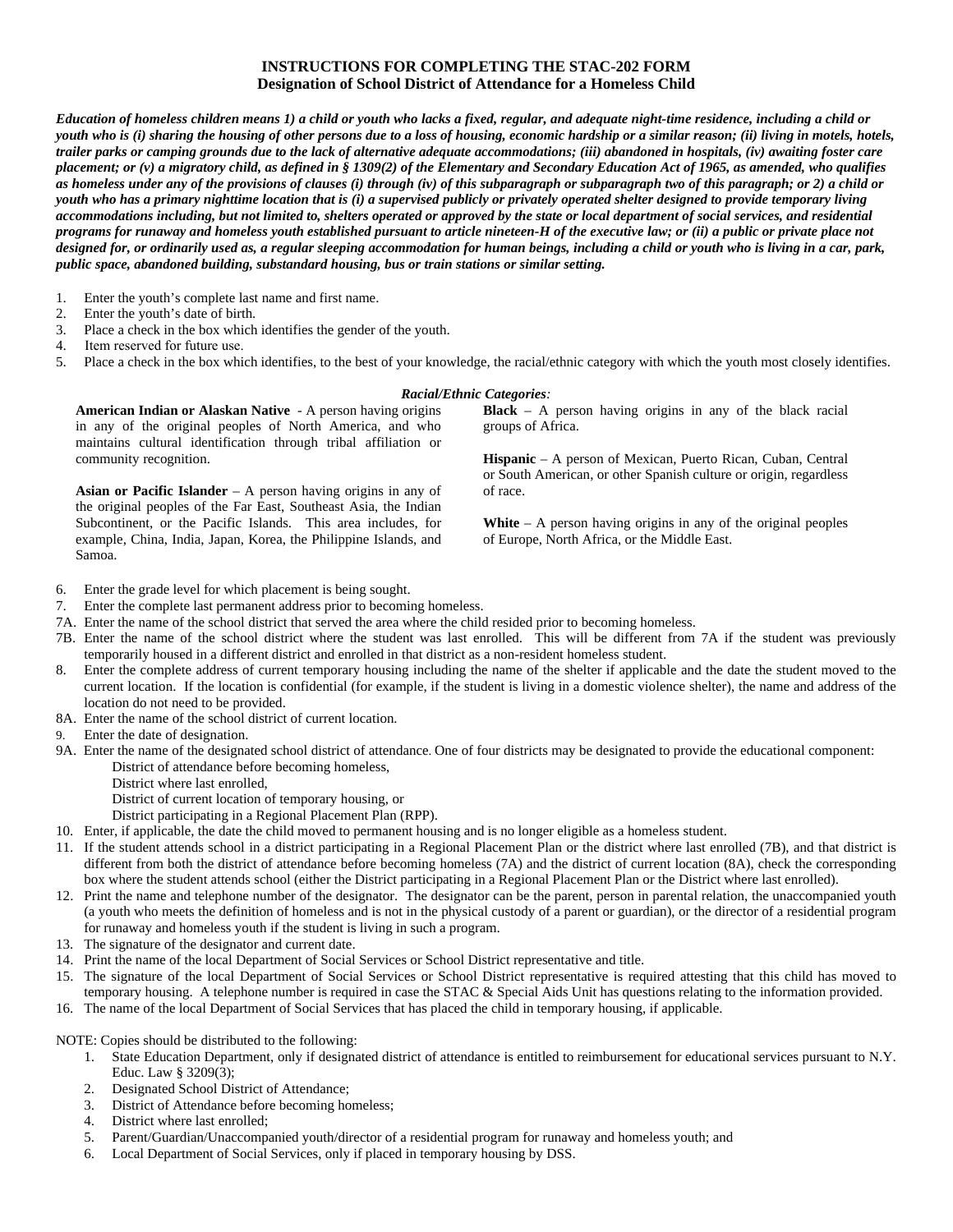|     | STAC CHILD ID:                                                            |                                                                                                                     |                          |           | The University of the State of New York                                                                                                                                                                                                                                                                                                                                                                                                                                                                                                                                                                                                                                                                                                                                                                                                                                                                                                                                   |
|-----|---------------------------------------------------------------------------|---------------------------------------------------------------------------------------------------------------------|--------------------------|-----------|---------------------------------------------------------------------------------------------------------------------------------------------------------------------------------------------------------------------------------------------------------------------------------------------------------------------------------------------------------------------------------------------------------------------------------------------------------------------------------------------------------------------------------------------------------------------------------------------------------------------------------------------------------------------------------------------------------------------------------------------------------------------------------------------------------------------------------------------------------------------------------------------------------------------------------------------------------------------------|
|     |                                                                           |                                                                                                                     |                          |           | THE STATE EDUCATION DEPARTMENT                                                                                                                                                                                                                                                                                                                                                                                                                                                                                                                                                                                                                                                                                                                                                                                                                                                                                                                                            |
|     |                                                                           |                                                                                                                     |                          |           | <b>STAC &amp; Special Aids Unit</b><br>Room 514, Education Building, Albany, NY 12234                                                                                                                                                                                                                                                                                                                                                                                                                                                                                                                                                                                                                                                                                                                                                                                                                                                                                     |
|     |                                                                           |                                                                                                                     |                          |           | (With Spanish Language Translation)                                                                                                                                                                                                                                                                                                                                                                                                                                                                                                                                                                                                                                                                                                                                                                                                                                                                                                                                       |
|     |                                                                           |                                                                                                                     |                          |           | PLEASE READ THE INSTRUCTIONS ON THE REVERSE BEFORE COMPLETING THIS FORM<br>FAVOR DE LEER LAS INSTRUCCIONES AL DORSO DE LA PAGINA ANTES DE LLENAR EL FORMULARIO                                                                                                                                                                                                                                                                                                                                                                                                                                                                                                                                                                                                                                                                                                                                                                                                            |
|     | 1. Nombre del estudiante                                                  |                                                                                                                     |                          |           | 2. Fecha de nacimiento (DATE OF BIRTH)                                                                                                                                                                                                                                                                                                                                                                                                                                                                                                                                                                                                                                                                                                                                                                                                                                                                                                                                    |
|     | (NAME OF CHILD)                                                           |                                                                                                                     |                          |           |                                                                                                                                                                                                                                                                                                                                                                                                                                                                                                                                                                                                                                                                                                                                                                                                                                                                                                                                                                           |
|     |                                                                           | Apellido (LAST NAME)                                                                                                |                          |           | Mes / Día/ Año (Mo/DAY/YR)                                                                                                                                                                                                                                                                                                                                                                                                                                                                                                                                                                                                                                                                                                                                                                                                                                                                                                                                                |
|     |                                                                           |                                                                                                                     |                          |           |                                                                                                                                                                                                                                                                                                                                                                                                                                                                                                                                                                                                                                                                                                                                                                                                                                                                                                                                                                           |
|     | 3. Sexo                                                                   |                                                                                                                     |                          |           | 4. Número del Seguro Social (Social Security NUMBER)                                                                                                                                                                                                                                                                                                                                                                                                                                                                                                                                                                                                                                                                                                                                                                                                                                                                                                                      |
|     | (GENDER) (M/F) Masc. Fem.                                                 | Nombre de pila (FIRST NAME)                                                                                         |                          |           | Inicial (M.I.)<br>del 2ºnombre                                                                                                                                                                                                                                                                                                                                                                                                                                                                                                                                                                                                                                                                                                                                                                                                                                                                                                                                            |
|     |                                                                           |                                                                                                                     |                          |           | المستحدث المستحدث المستحدث المستحدث                                                                                                                                                                                                                                                                                                                                                                                                                                                                                                                                                                                                                                                                                                                                                                                                                                                                                                                                       |
|     |                                                                           |                                                                                                                     |                          |           |                                                                                                                                                                                                                                                                                                                                                                                                                                                                                                                                                                                                                                                                                                                                                                                                                                                                                                                                                                           |
| 5.  |                                                                           | Raza/ Grupo Étnico del Estudiante (Vea la difinición al dorso de esta página)                                       |                          |           | 6. Grado Escolar Pedido                                                                                                                                                                                                                                                                                                                                                                                                                                                                                                                                                                                                                                                                                                                                                                                                                                                                                                                                                   |
|     | (RACIAL/ETHNIC CATEGORY OF CHILD)<br>Nativo Americano (NATIVE AMERICAN) o | Asiático (ASIAN)<br>0                                                                                               |                          |           | (GRADE LEVEL FOR WHICH PLACEMENT<br>Negro (BLACK)<br>IS SOUGHT)<br>Hispano (HISPANIC) Blanco (WHITE)                                                                                                                                                                                                                                                                                                                                                                                                                                                                                                                                                                                                                                                                                                                                                                                                                                                                      |
|     | Nativo de Alaska (ALASKAN NATIVE)                                         | Nativo de las Islas del Pacífico                                                                                    |                          |           |                                                                                                                                                                                                                                                                                                                                                                                                                                                                                                                                                                                                                                                                                                                                                                                                                                                                                                                                                                           |
|     |                                                                           | (Pacific Isl.)                                                                                                      |                          |           |                                                                                                                                                                                                                                                                                                                                                                                                                                                                                                                                                                                                                                                                                                                                                                                                                                                                                                                                                                           |
|     |                                                                           |                                                                                                                     |                          |           |                                                                                                                                                                                                                                                                                                                                                                                                                                                                                                                                                                                                                                                                                                                                                                                                                                                                                                                                                                           |
|     |                                                                           | Dirección del domicilio anterior a la falta de vivienda<br>(COMPLETE ADDRESS BEFORE CHILD/FAMILY BECAME HOMELESS)   |                          |           | 7A. Nombre o número del Distrito Escolar (NYS) donde asistía antes de<br>faltarle vivienda (NYS SCHOOL DISTRICT OF ATTENDANCE BEFORE BECOMING                                                                                                                                                                                                                                                                                                                                                                                                                                                                                                                                                                                                                                                                                                                                                                                                                             |
|     |                                                                           |                                                                                                                     |                          |           | HOMELESS):                                                                                                                                                                                                                                                                                                                                                                                                                                                                                                                                                                                                                                                                                                                                                                                                                                                                                                                                                                |
|     |                                                                           |                                                                                                                     |                          |           |                                                                                                                                                                                                                                                                                                                                                                                                                                                                                                                                                                                                                                                                                                                                                                                                                                                                                                                                                                           |
|     |                                                                           |                                                                                                                     |                          |           | 7B. Nombre o número del último Distrito Escolar (NYS) donde estuvo                                                                                                                                                                                                                                                                                                                                                                                                                                                                                                                                                                                                                                                                                                                                                                                                                                                                                                        |
|     |                                                                           |                                                                                                                     |                          |           | matriculado(a)/ NYS SCHOOL DISTRICT WHERE LAST ENROLLED:                                                                                                                                                                                                                                                                                                                                                                                                                                                                                                                                                                                                                                                                                                                                                                                                                                                                                                                  |
|     |                                                                           |                                                                                                                     |                          |           |                                                                                                                                                                                                                                                                                                                                                                                                                                                                                                                                                                                                                                                                                                                                                                                                                                                                                                                                                                           |
|     |                                                                           |                                                                                                                     |                          |           |                                                                                                                                                                                                                                                                                                                                                                                                                                                                                                                                                                                                                                                                                                                                                                                                                                                                                                                                                                           |
| 8.  |                                                                           | Dirección actual y fecha de cuando el/la estudiante/la familia fue                                                  |                          |           | 8A. Nombre o número del Distrito Escolar (NYS) al que asiste actualmente                                                                                                                                                                                                                                                                                                                                                                                                                                                                                                                                                                                                                                                                                                                                                                                                                                                                                                  |
|     |                                                                           | ubicada en vivienda temporal (COMPLETE ADDRESS OF CURRENT<br>LOCATION AND DATE CHILD/FAMILY PLACED IN TEMPORARY     | Día<br>Mes               | Año       | NYS SCHOOL DISTRICT OF CURRENT LOCATION                                                                                                                                                                                                                                                                                                                                                                                                                                                                                                                                                                                                                                                                                                                                                                                                                                                                                                                                   |
|     | HOUSING)                                                                  |                                                                                                                     | Mo<br>DAY                | YR        |                                                                                                                                                                                                                                                                                                                                                                                                                                                                                                                                                                                                                                                                                                                                                                                                                                                                                                                                                                           |
|     |                                                                           |                                                                                                                     |                          |           |                                                                                                                                                                                                                                                                                                                                                                                                                                                                                                                                                                                                                                                                                                                                                                                                                                                                                                                                                                           |
| 9.  |                                                                           | Fecha cuando se seleccionó el Distrito Escolar                                                                      | Mes<br>Día               | Año       | 9A. Nombre o número del Distrito Escolar (NYS) designado                                                                                                                                                                                                                                                                                                                                                                                                                                                                                                                                                                                                                                                                                                                                                                                                                                                                                                                  |
|     | (DATE DISTRICT OF ATTENDANCE CHOSEN)                                      |                                                                                                                     | Mo<br>DAY                | <b>YR</b> | (NYS DESIGNATED DISTRICT OF ATTENDANCE)                                                                                                                                                                                                                                                                                                                                                                                                                                                                                                                                                                                                                                                                                                                                                                                                                                                                                                                                   |
|     |                                                                           |                                                                                                                     |                          |           |                                                                                                                                                                                                                                                                                                                                                                                                                                                                                                                                                                                                                                                                                                                                                                                                                                                                                                                                                                           |
|     | (DATE PLACED IN PERMANENT HOUSING)                                        | 10. Fecha de la vivienda permanente asignada<br>Mo                                                                  | Día Año<br>Mes<br>DAY YR |           | Se puede escoger uno de cuatro distritos escolares para proveer el componente escolar: el<br>distrito escolar donde asistía el/la estudiante antes de estar sin vivienda, el último distrito<br>escolar donde fue matriculado, el distrito escolar actual o un distrito escolar que participa en<br>el Plan Regional, "Regional Placement Plan". Es posible que la designación cambie antes de<br>que termine el primer semestre ó 60 días después de haber sido asignado(a) el estudiante.<br>One of four school districts may be chosen to provide the education component: the school<br>DISTRICT OF ATTENDANCE BEFORE BECOMING HOMELESS, THE SCHOOL DISTRICT WHERE LAST ENROLLED, THE<br>SCHOOL DISTRICT OF CURRENT LOCATION OR A SCHOOL DISTRICT PARTICIPATING IN A REGIONAL PLACEMENT<br>PLAN. THIS DESIGNATION MAY BE CHANGED EITHER PRIOR TO THE END OF THE FIRST SEMESTER OF ATTENDANCE<br>OR WITHIN 60 DAYS OF MAKING THIS DESIGNATION, WHICHEVER OCCURS LATER. |
|     |                                                                           |                                                                                                                     |                          |           |                                                                                                                                                                                                                                                                                                                                                                                                                                                                                                                                                                                                                                                                                                                                                                                                                                                                                                                                                                           |
|     |                                                                           |                                                                                                                     |                          |           | 11. Marque la casilla apropiada si el Distrito Escolar de la escuela asignada (9A) es diferente al Distrito Escolar de asistencia antes de quedarse sin vivienda (7A) y del                                                                                                                                                                                                                                                                                                                                                                                                                                                                                                                                                                                                                                                                                                                                                                                               |
|     |                                                                           |                                                                                                                     |                          |           | Distrito Escolar de la dirección actual (8A). Check the appropriate box if the designated school district of attendance (9A) is different from the district of attendance before becoming homeless (7A)                                                                                                                                                                                                                                                                                                                                                                                                                                                                                                                                                                                                                                                                                                                                                                   |
|     | and from the district of current location (8A).                           |                                                                                                                     |                          |           |                                                                                                                                                                                                                                                                                                                                                                                                                                                                                                                                                                                                                                                                                                                                                                                                                                                                                                                                                                           |
|     |                                                                           | Distrito que participa en el Plan Regional, "Regional Placement Plan"                                               |                          | $\Omega$  | Distrito Escolar anteriormente asignado (7A) si es diferente al Distrito donde vivía<br>(7A) y el Distrito Escolar actual (8A).                                                                                                                                                                                                                                                                                                                                                                                                                                                                                                                                                                                                                                                                                                                                                                                                                                           |
|     |                                                                           |                                                                                                                     |                          |           |                                                                                                                                                                                                                                                                                                                                                                                                                                                                                                                                                                                                                                                                                                                                                                                                                                                                                                                                                                           |
|     |                                                                           |                                                                                                                     |                          |           |                                                                                                                                                                                                                                                                                                                                                                                                                                                                                                                                                                                                                                                                                                                                                                                                                                                                                                                                                                           |
| 12. |                                                                           | Nombre del padre / madre o el familiar encargado del estudiante (NAME OF PARENT OR PERSON IN PARENTAL RELATIONSHIP) |                          |           | Código telefónico (AREA CODE) Número telefónico (TELEPHONE NUMBER)                                                                                                                                                                                                                                                                                                                                                                                                                                                                                                                                                                                                                                                                                                                                                                                                                                                                                                        |
|     |                                                                           |                                                                                                                     |                          |           |                                                                                                                                                                                                                                                                                                                                                                                                                                                                                                                                                                                                                                                                                                                                                                                                                                                                                                                                                                           |
| 13. |                                                                           | Firma del padre o del familiar encargado del estudiante (SIGNATURE OF PERSON IN PARENTAL RELATIONSHIP WITH CHILD)   |                          |           | Fecha de hoy (DATE)                                                                                                                                                                                                                                                                                                                                                                                                                                                                                                                                                                                                                                                                                                                                                                                                                                                                                                                                                       |
|     |                                                                           |                                                                                                                     |                          |           |                                                                                                                                                                                                                                                                                                                                                                                                                                                                                                                                                                                                                                                                                                                                                                                                                                                                                                                                                                           |
|     | ATTENDANCE.                                                               |                                                                                                                     |                          |           | SE ME INFORMA QUE EL ESTUDIANTE ES MENOR DE 21 AÑOS DE EDAD Y POR LO TANTO, ES ELEGIBLE A RECIBIR UN PLAN DE ESTUDIOS. EL ESTUDIANTE HA SIDO ADVERTIDO QUE TIENE<br>EL DERECHO DE SELECCIONAR EL DISTRITO ESCOLAR DE SU PREFERENCIA. IT HAS BEEN REPORTED TO ME THAT THIS CHILD IS UNDER THE AGE OF 21 YEARS AND IS<br>THEREFORE ELIGIBLE FOR EDUCATIONAL SERVICES. THE CHILD HAS BEEN ADVISED OF HIS/HER RIGHT TO DESIGNATE THE SCHOOL DISTRICT OF                                                                                                                                                                                                                                                                                                                                                                                                                                                                                                                       |
|     | Sandra Polikowski                                                         |                                                                                                                     |                          |           | Director of Academics and Testing and McKinney Vento Liaison                                                                                                                                                                                                                                                                                                                                                                                                                                                                                                                                                                                                                                                                                                                                                                                                                                                                                                              |
|     |                                                                           |                                                                                                                     |                          |           | En letra de molde, el nombre del representante del "DSS" local o del Distrito Escolar (PRINT NAME OF LOCAL DSS OR SCHOOL DISTRICT REPRESENTATIVE)<br>Título / Cargo (TITLE)                                                                                                                                                                                                                                                                                                                                                                                                                                                                                                                                                                                                                                                                                                                                                                                               |
| 15. |                                                                           |                                                                                                                     |                          |           |                                                                                                                                                                                                                                                                                                                                                                                                                                                                                                                                                                                                                                                                                                                                                                                                                                                                                                                                                                           |
|     |                                                                           | Firma del representante local del "DSS" o del distrito escolar                                                      |                          |           | Fecha (DATE)                                                                                                                                                                                                                                                                                                                                                                                                                                                                                                                                                                                                                                                                                                                                                                                                                                                                                                                                                              |
|     |                                                                           | (SIGNATURE OF LOCAL DSS OR SCHOOL DISTRICT REPRESENTATIVE)                                                          |                          |           |                                                                                                                                                                                                                                                                                                                                                                                                                                                                                                                                                                                                                                                                                                                                                                                                                                                                                                                                                                           |
|     | 16. Municipio: (PLACEMENT COUNTY _                                        |                                                                                                                     |                          |           |                                                                                                                                                                                                                                                                                                                                                                                                                                                                                                                                                                                                                                                                                                                                                                                                                                                                                                                                                                           |
|     | REVISED 12/06 - TRANSLATED 09/26/2014 NYS LANGUAGE RBERN                  | <b>LOCAL DSS USE ONLY</b>                                                                                           |                          |           | Código telefónico (AREA CODE) Número telefónico (TELEPHONE NUMBER)                                                                                                                                                                                                                                                                                                                                                                                                                                                                                                                                                                                                                                                                                                                                                                                                                                                                                                        |
|     |                                                                           |                                                                                                                     |                          |           |                                                                                                                                                                                                                                                                                                                                                                                                                                                                                                                                                                                                                                                                                                                                                                                                                                                                                                                                                                           |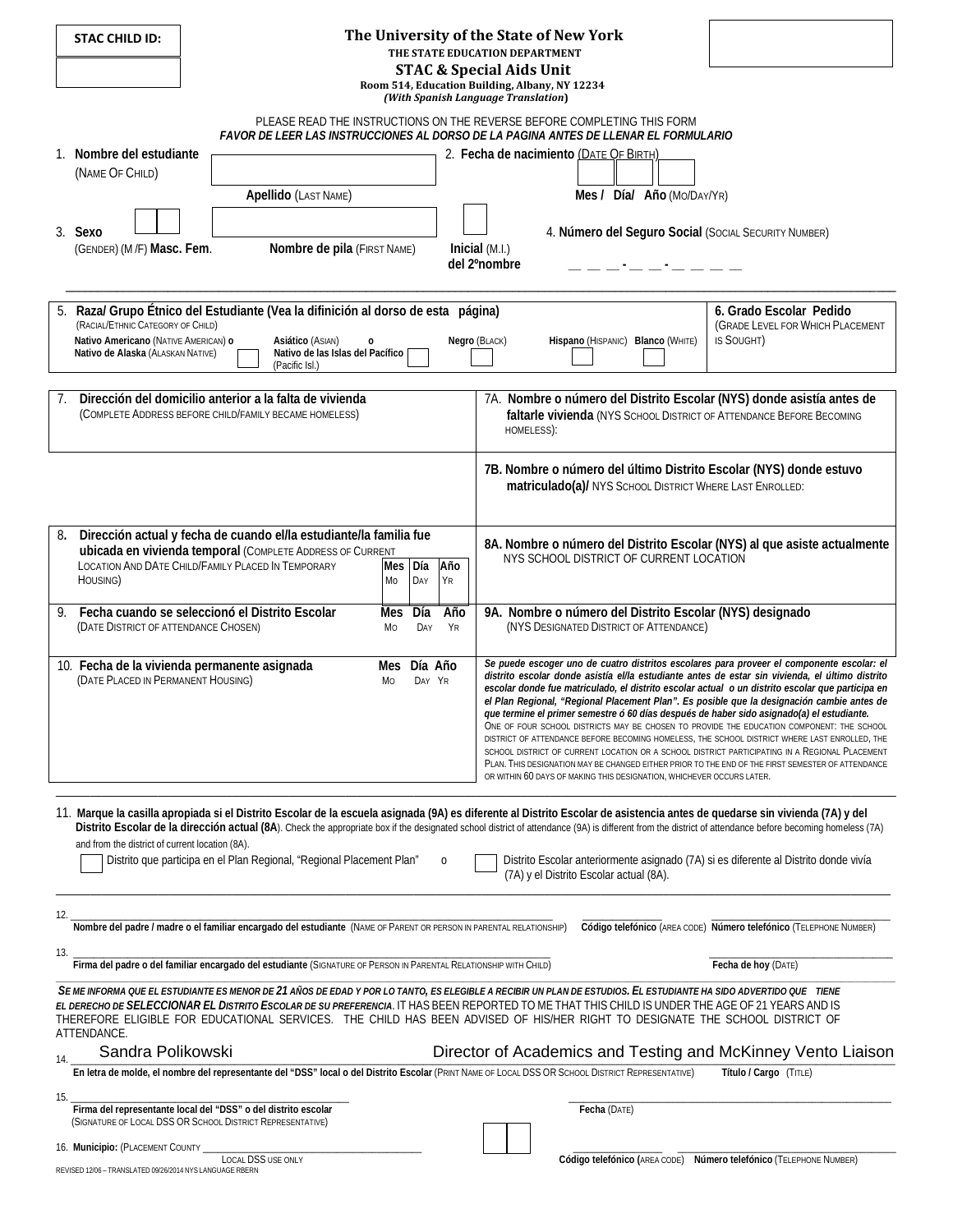#### INSTRUCTIONS FOR COMPLETING THE STAC-202 FORM **Designation of School District of Attendance for a Homeless Child Instructions for Completing the STAC-202 Form**

(Spanish Version – 2 pages)

#### **Instrucciones para llenar el formulario STAC-202 - Designación del Distrito Escolar para un/una Estudiante sin Vivienda**

La educación de los estudiantes sin vivienda tiene referernvia: 1) un/a niño/a o joven que carece de una residencia regular, adecuada y permanente donde duerme todas las noches, incluyendo a un/a niño/a o joven quien está (i) compartiendo una vivienda con otras personas porque ha perdido su vivienda, dificultades o privaciones económicas o por razones similares; (ii) vive en moteles, hoteles, parques o campamentos para casas-remolques por falta de otras facilidades adecuadas (iii) abandonado(a) en un hospital, (iv) en lista de espera de un hogar temporario; o un/niño/a migratorio(a), como está descrito en la ley educativa del 1965, 1309(2) "Elementary and Secondary Education Act of 1965", enmendada (rectificada), al que cualifica como desamparado(a) bajo cualquier provisión de las claúsulas (i) a través de (iv) este subpárrafo o el subpárrafo dos de este párrafo; o 2) un/a niño(a) o joven que tiene un lugar permanente para dormir que esté (i) supervisado y funcionando pública o privadamente como un albergue designado para proveer acomodaciones de vivienda temporaria incluyendo, pero no limitada a, albergues funcionando o aprobados por el estado o el Departamento Local de Servicios Sociales, y programas residenciales de jóvenes prófugos y sin vivienda establecido de acuerdo al artículo diecinueve -H de la lev ejecutiva; o (ii) lugar público o privado que no ha sido asignado para, o ordinariamente usado como, acomodaciones regulares y apropiadas para dormir para un ser humano, incluyendo a un/a niño(a) o joven que está viviendo en un carro, parque, sitio público, edificio abandonado, edificio de calidad inferior, autobús o estaciones de trenes o sitios similares.

- 1. Llene el nombre completo del/la joven (apellido y nombre de pila)
- 2. Llene la fecha de nacimiento del/la joven
- 3. Marque la casilla que indica el género (sexo) del/la joven
- 4. Llene el número del seguro social del/ de la joven (si lo sabe)
- 5. Marque la casilla que identifica, como mejor Ud. pueda, la categoría racial o grupo étnico con que se identifica al estudiante.

#### *Categoría racial o grupo étnico*

**Nativo Americano o Nativo de Alaska-** una persona cuyo origen pertenece a cualquiera de los pueblos nativos de la América del Norte, y que mantiene su identidad cultural a través de su afiliación con su tribu o su comunidad.

**Asiático o Nativo de las Islas del Pacífico-** una persona cuyo origen es de cualquier parte del Lejano Oriente , Sudeste de Asia, el Subcontinente Indio o las Islas del Pacífico. Estas áreas incluyen, por ejemplo, la China, la India, el Japón, Corea, las Filipinas y Samoa.

**Negro-** una persona cuyo origen es de cualquier grupo negro racial del Africa.

**Hispano-** una persona que es mexicana, puertorriqueña, cubana, centroamericana o sudamericana, o de otras culturas hispanas, sin importar su raza.

**Blanco-** una persona cuyo origen es de los pueblos de Europa, Africa del Norte o del Medio Oriente

- 6. Llene el grado escolar donde busca colocación
- 7. Llene la dirección completa de su residencia permanente antes de ser desamparado(a)
- 7A. Llene el nombre del distrito escolar que pertenece al área donde el/la niño(a) vivió antes de encontrarse desamparado(a)
- 7B. Llene el nombre del último distrito escolar donde el/la estudiante estuvo matriculado(a).
- 8. Llene la dirección completa de la vivienda temporaria actual incluyendo el nombre del albergue (si se aplica) y la fecha que el/la estudiante se mudó a la dirección actual. Si la dirección es privada (por ejemplo, si el/la estudiante está viviendo en un albergue debido a violencia doméstica), no tiene que indicar ni el nombre del lugar ni la dirección.
- 8A. Llene el nombre del distrito escolar que corresponde a la dirección actual.
- 9. Llene la fecha de la designación.
- 9A. Llene el nombre del distrito escolar asignado. Puede indicar uno de cuatro distritos para proveer el componente educativo: El distrito escolar antes de ser desamparado(a)
	- El último distrito escolar donde estuvo matriculado(a)
	- El distrito escolar actual donde está localizada la vivienda temporaria o
	- El distrito escolar que participa en el programa, "Regional Placement Plan" (RPP)
- 10. Si se aplica, llene la fecha que el/la niño(a) se mudó a una vivienda permanente y ya no es elegible como un/a estudiante sin vivienda.
- 11. Si el/la estudiante asiste a un distrito escolar que participa en el programa, "Regional Placement Plan" o en el último distrito donde se matriculó (7B), y ese distrito es diferente del distrito que asistía antes de estar desamparado(a) (7A) y del distrito actual (8A), marque la casilla que corresponde donde el/la estudiante asiste a la escuela (sea el Distrito participante en el programa, "Regional Placement Plan" o el último distrito donde estuvo matriculado(a)).
- 12. En letra de molde, escriba el nombre de la persona asignada. La persona asignada puede ser un padre o madre, un familiar, el/la joven que esté solo/a ( un/a joven que cumpla con la definición de estar desamparado(a) y no está bajo la custodia de ningún padre o tutor), o el director del programa residencial para jóvenes que huyen del hogar o están desamparados si el/la estudiante está viviendo bajo tal programa.